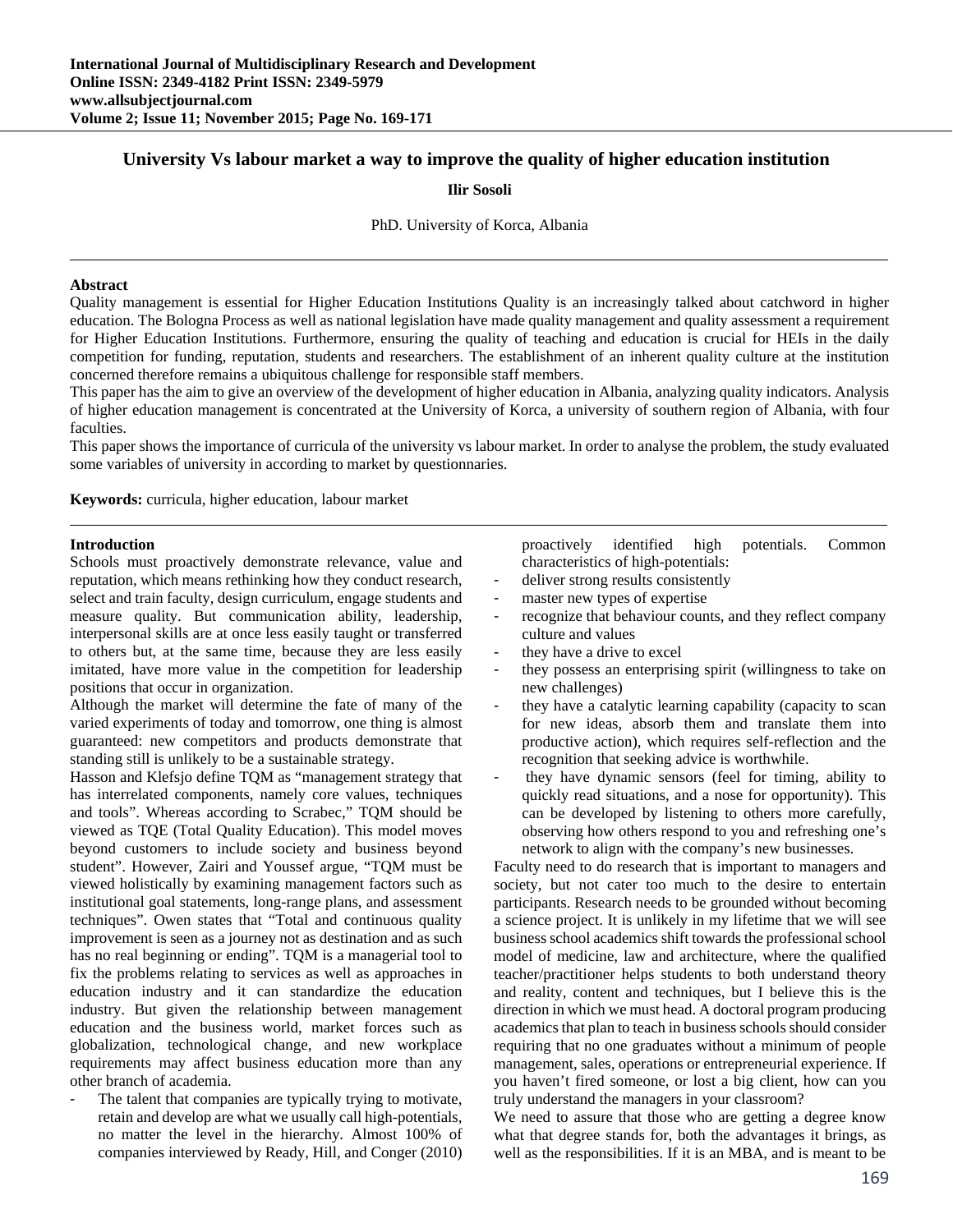broad and focused on general management, let's assure that the graduate has a broad foundation, going beyond pure business, either through his or her undergraduate degree, or through the additional subjects and faculty that we bring into the MBA. If it is a Masters program, let's assure that it has the technical depth that is expected of someone who has mastered a subject. Though it can get messy, executive development programs should no longer be created without the target executives and their stakeholders involved in a co-creation process that we, as learning and management professionals, believe will have an impact. Though some might see it as excessive Pfeffer and Fong's statement should be reread by all of us, so that we don't forget where we are coming from: "The value of business schools is seen as too focused on extrinsic motives such as career advancement and getting a higher salary. But how are businesses changing the way they develop and retain managerial talent and what are the linkages between business needs and management education providers? How have business schools been changing to meet the evolving needs of business stakeholders as it relates to management education, with particular interest in graduate and executive (degree and non-degree) education?

Business schools have presented their value proposition primarily as a path to career security and financial riches. There is little evidence that business schools or business education are related to economic development. Business schools are not fulfilling the role of developing important, relevant knowledge and serving as a source of critical thought and inquiry about organizations and management and thus advancing the professionalism of management. Business schools have not articulated a set of professional values and responsibilities or developed a standard of professional conduct. The possible emphasis by business schools on the development of critical thinking and integrative skills is the exception rather than the rule". With the increasing complexities of the world, the dynamism of the changes around us, the growth of the number of those participating in some form of capitalism and the possibilities offered by technology, we are at the cusp of something greater than we've seen in the past 30 years. There has been no better time to be involved in graduate management education.

# **2. University of Korca Vs Labour Market**

The change and modification of the manner of student acceptance in universities, the change of the programs and curricula according to the framework of Bolonja, the increase in the number of universities, the opening of new studying departments, the increase of the academic staff and its continuous qualification in western countries, the tendency to develop the non public higher education alongside the public one.

The generally positive evolution of the higher education in our country was accompanied with a series of difficulties: the abandonment from the auditorium of a considerable number of qualified staff (because of immigration or employment in government administration or private sector); partial and confusing autonomy especially in the financial area; quantitative expansion and extension of the universities detrimental to the quality; difficulties and lack of capacities in the auditorium, modern equipment and in the everyday and massive means; decrease of the discipline of scientific research

Ensuring quality in the system of higher education is of a great concern in all the European countries, not only in Albania. The quality in the system of higher education in a country, its assessment and monitoring is a decisive factor concerning the status of the systems of higher education.

The University "Fan S. Noli" offers the following programs in the full time and part time system:

- o 24 full time Bachelor studying programs
- o 13 part time Bachelor studying programs
- o 15 full time Professional Masters Degree studying programs (Professional Master in Teaching Biology-Chemistry", "Professional Master in Nursing", (opened for the first time);
- o 2 part time Professional Masters Degree
- o 5 Scientific Master studying programs
- o 1 Postgraduate studying program

The aforementioned data reflect the progressive growth of the university's capacities as a higher education institute which fulfills adequately the need for university qualification in the three cycles of study and in the two systems of study in the southeastern part of Albania. These data constitute a challenge in relation to the adaptation of the studying programs to the changes that the economical and social development of the region suggests, the use of European standards of teaching and especially lifelong learning and the conservation of a fairer student/lecturer ratio in the institution. Generally all the studying programs reflect a growing interest when compared with the year 2014-2015.

### **3. Results of the Study**

This article shows the problems of higher education such as: the lack of horizontal linkages University-Business, little depth studies regarding "university offer" (competencies, skills, knowledge and professional profiling figures). The study gives answer of the question: Product attributes university converge with market demand?

The study was based on questionnaires to businesses (360 companies) in the region of Korca and the questionnaires to the university (50 questionnaires).

The analysis of questionnaires showed that:

Investments in infrastructure have helped academic staff & students to develop a learning process aimed at increasing the quality.

Opinions are more positive in terms of furniture, equipment, office & telecommunication network.

More efforts should be made towards equipping the library with literature, as well as for staff training activities intended use of IT systems.

 $\checkmark$  50% of respondents, answered that the programs adapted to the economic development trends.

The programs in the university, provide students with knowledge in the following areas:

- $\checkmark$  68% of them responded that they average fulfilled in marketing, and 44% in communication.
- $\checkmark$  48% of students answered that the programs of the university provides with the knowledge necessary to compete in the labor market.

An important question was: today, why graduated students have difficulty entering the labor market? The answers were: 24% there is an opinion that there are fictive diplomas.